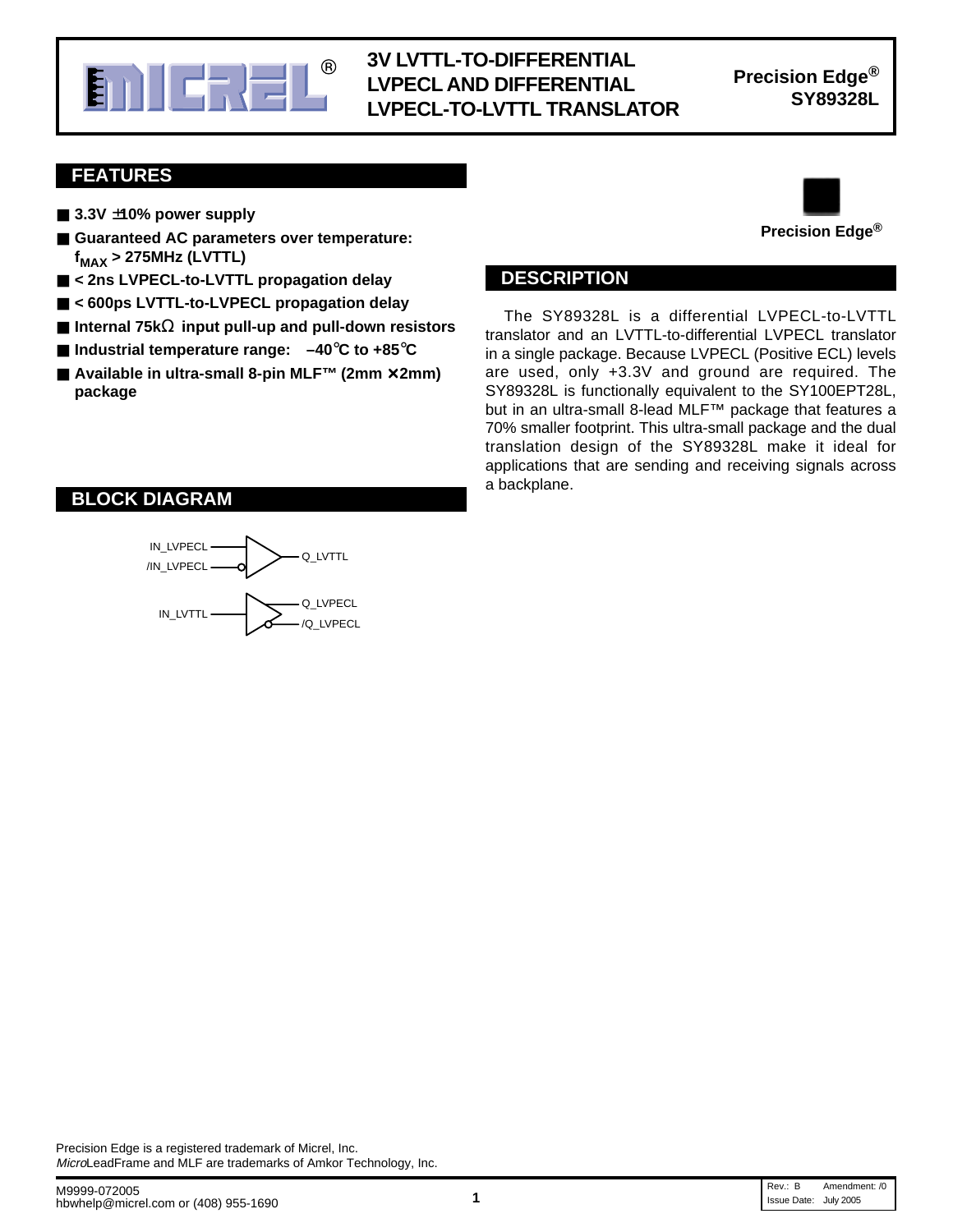#### **PACKAGE/ORDERING INFORMATION**



## **Ordering Information**

| <b>Part Number</b> | Package<br>Type | <b>Operating</b><br>Range | Package<br><b>Marking</b>                | Lead<br><b>Finish</b> |
|--------------------|-----------------|---------------------------|------------------------------------------|-----------------------|
| SY89328LMITR       | MLF-8           | Industrial                | HEP28                                    | Sn-Pb                 |
| SY89328LMGTR       | MLF-8           | Industrial                | HEP28 with<br>Pb-Free bar-line indicator | Pb-Free<br>NiPdAu     |

**8-Pin MLF™ Ultra-Small Outline (2mm** × **2mm)**

#### **PIN DESCRIPTION**

| <b>Pin Number</b> | <b>Pin Name</b>          | <b>Type</b>         | <b>Pin Function</b>                                                                                                                                                                                                   |
|-------------------|--------------------------|---------------------|-----------------------------------------------------------------------------------------------------------------------------------------------------------------------------------------------------------------------|
| 1, 2              | IN LVPECL.<br>/IN_LVPECL | 100k ECL Input      | Differential LVPECL Input: Includes internal $75k\Omega$ pull-down resistor on<br>internal $75k\Omega$ pull-up and pull-down resistors on /IN.<br>See "Input Interface Applications" section for single-ended inputs. |
|                   | Q LVTTL                  | <b>LVTTL Output</b> | Single-ended LVTTL Output: Translated from LVPECL input. Q_LVTTL<br>output will default LOW with IN_LVPECL and /IN_LVPECL inputs left open.                                                                           |
| 6                 | IN LVTTL                 | LVTTL Input         | Single-ended LVTTL Input.                                                                                                                                                                                             |
| 3, 4              | Q_LVPECL,<br>/Q_LVPECL   | 100k ECL Output     | Differential LVPECL Output: Translated from LVTTL input. See "Output<br>Interface Applications" section for recommendations on terminations.                                                                          |
| 8                 | VCC.                     | <b>VCC Power</b>    | Positive Power Supply: Bypass with 0.1µF//0.01µF low ESR capacitors.                                                                                                                                                  |
| 5                 | GND.<br>Exposed Pad      | Ground              | GND and exposed pad must be tied to ground plane.                                                                                                                                                                     |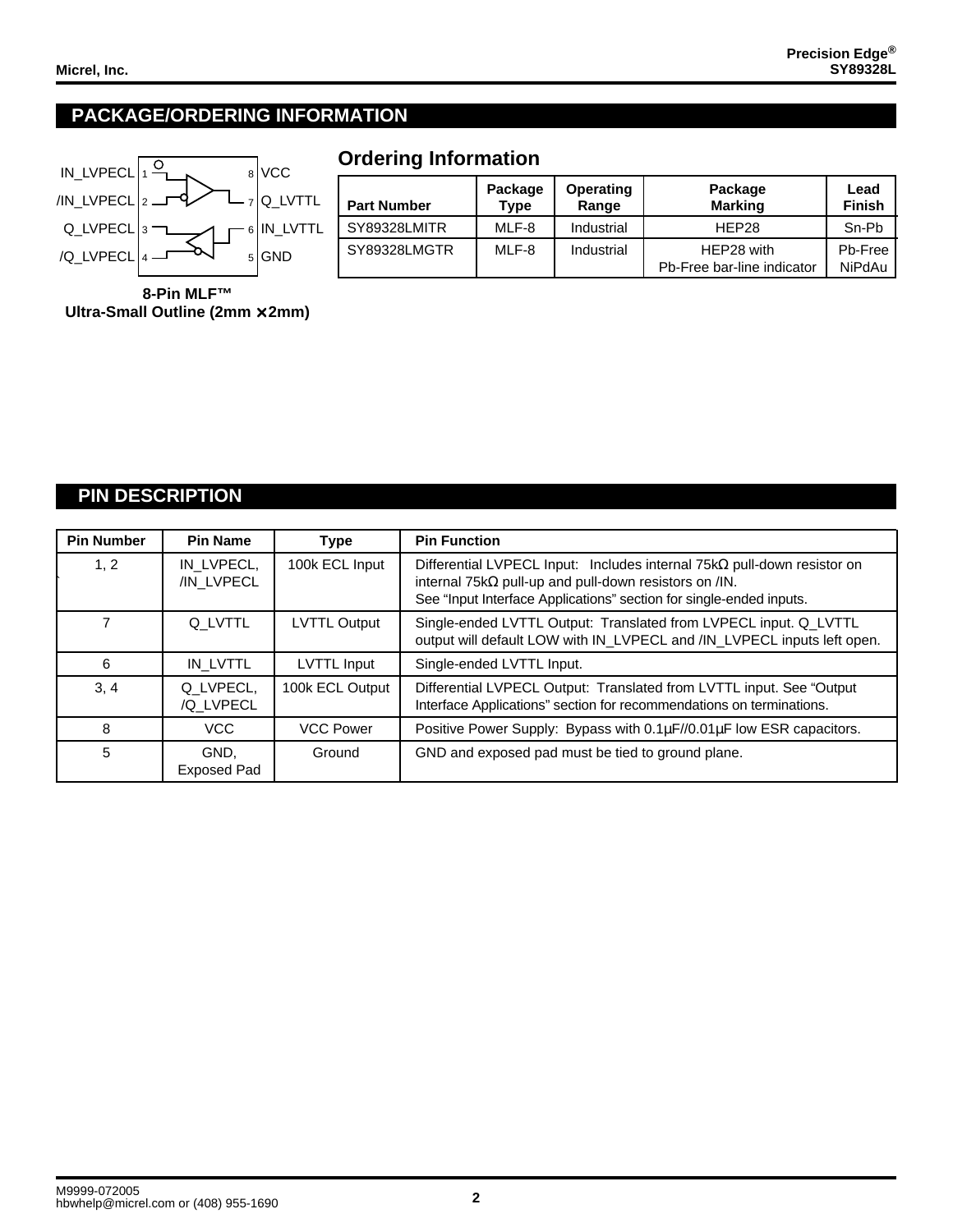## **Absolute Maximum Ratings(Note 1)**

| LVPECL Output Current (I <sub>OUT</sub> )     |  |
|-----------------------------------------------|--|
|                                               |  |
|                                               |  |
| <b>Input Current</b>                          |  |
|                                               |  |
| Lead Temperature (soldering, 20 sec.)  +260°C |  |
|                                               |  |

# **Operating Ratings(Note 2)**

| Ambient Temperature $(T_A)$ -40°C to +85°C |  |
|--------------------------------------------|--|
| Package Thermal Resistance, Note 3         |  |
|                                            |  |
|                                            |  |
|                                            |  |
|                                            |  |
|                                            |  |

**Note 1.** Permanent device damage may occur if ABSOLUTE MAXIMUM RATINGS are exceeded. This is a stress rating only and functional operation is not implied at conditions other than those detailed in the operational sections of this data sheet. Exposure to ABSOLUTE MAXIMUM RATlNG conditions for extended periods may affect device reliability.

**Note 2.** The data sheet limits are not guaranteed if the device is operated beyond the operating ratings.

**Note 3.** Package thermal resistance assumes exposed pad is soldered (or equivalent) to the devices most negative potential on the PCB.

#### **DC ELECTRICAL CHARACTERISTICS(Note 4)**

| <b>Symbol</b>   | <b>Parameter</b>            | <b>Condition</b>              | Min | Typ       | <b>Max</b> | <b>Units</b> |
|-----------------|-----------------------------|-------------------------------|-----|-----------|------------|--------------|
| $V_{\rm CC}$    | Power Supply Voltage        |                               | 3.0 | ററ<br>v.u | 3.6        |              |
| <sub>'</sub> CC | <b>Power Supply Current</b> | Max V <sub>CC</sub> , No Load |     | ົດ<br>∠∠  | 40         | mA           |

#### **LVPECL DC ELECTRICAL CHARACTERISTICS(Note 4)**

 $V_{CC}$  = +3.3V±10% and  $V_{EE}$  = 0V; R<sub>L</sub> = 50Ω to  $V_{CC}$ -2V; T<sub>A</sub> = -40°C to +85°C, unless otherwise noted.

| Symbol          | <b>Parameter</b>         | <b>Condition</b> | Min             | Typ                                             | Max                         | <b>Units</b> |
|-----------------|--------------------------|------------------|-----------------|-------------------------------------------------|-----------------------------|--------------|
| $V_{OH}$        | Output HIGH Voltage      |                  |                 | $V_{CC}$ -1.145 $V_{CC}$ -1.020 $V_{CC}$ -0.895 |                             | $\vee$       |
| $V_{OL}$        | Output LOW Voltage       |                  |                 | $V_{CC}$ -1.945 $V_{CC}$ -1.820 $V_{CC}$ -1.695 |                             | $\vee$       |
| $V_{IH}$        | Input HIGH Voltage       |                  | $V_{CC}$ -1.225 |                                                 | $\rm V_{CC}$ –0.880 $\rm  $ | $\vee$       |
| $V_{IL}$        | Input LOW Voltage        |                  | $V_{CC}$ -1.945 |                                                 | $V_{CC}$ -1.625             | $\vee$       |
| $V_{CMR}$       | LVPECL Common Mode Range |                  | 1.2             |                                                 | $V_{\rm CC}$                | $\vee$       |
| $I_{\text{IH}}$ | Input HIGH Current       | $V_{IN} = 3.46V$ |                 |                                                 | 150                         | μA           |
| ŀμ              | Input LOW Current<br>IN  |                  | 0.5             |                                                 |                             | μA           |
|                 | /IN                      |                  | $-300$          |                                                 |                             | μA           |

**Note 4.** The circuit is designed to meet the DC specifications shown in the above table after thermal equilibrium has been established.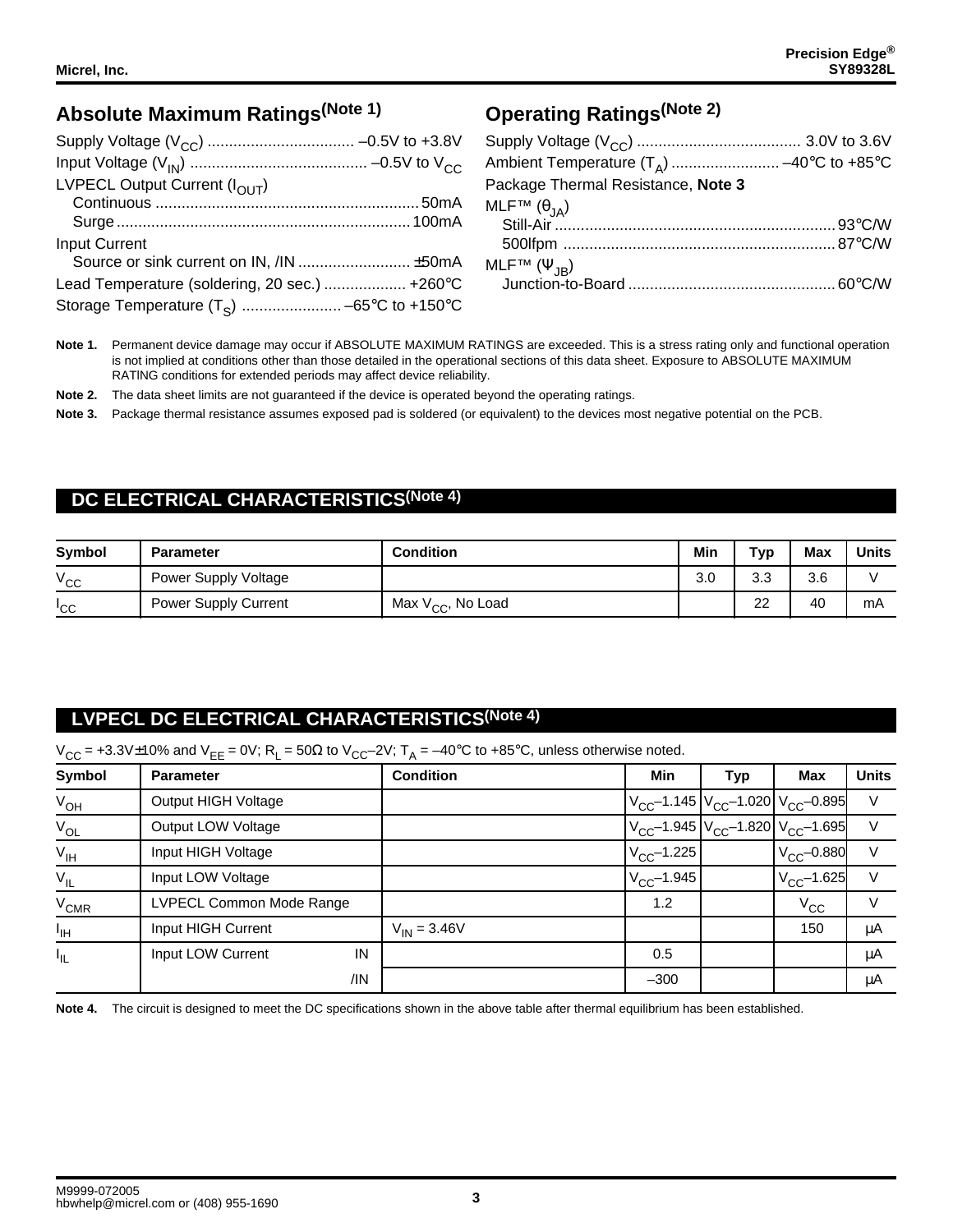## **LVTTL DC ELECTRICAL CHARACTERISTICS(Note 5)**

| Symbol            | <b>Parameter</b>                                    | <b>Condition</b>      | <b>Min</b> | <b>Typ</b> | <b>Max</b> | <b>Units</b> |
|-------------------|-----------------------------------------------------|-----------------------|------------|------------|------------|--------------|
| $V_{OH}$          | Output HIGH Voltage                                 | $I_{OH} = -3mA$       | 2.0        |            |            | $\vee$       |
| $V_{OL}$          | Output LOW Voltage                                  | $I_{OH} = -24mA$      |            |            | 0.5        | V            |
| $V_{\text{IH}}$   | Input HIGH Voltage                                  |                       | 2.0        |            |            |              |
| $V_{\vert L}$     | Input LOW Voltage                                   |                       |            |            | 0.8        | $\vee$       |
| $V_{\mathsf{IK}}$ | Input Clamp Voltage                                 | $I_{IK} = -18mA$      |            |            | $-1.2$     | $\vee$       |
| $I_{\text{IH}}$   | Input HIGH Current                                  | $V_{IN} = 2.7V$       |            |            | 20         | μA           |
|                   |                                                     | $V_{IN} = V_{CC}$     |            |            | 100        | μA           |
| IIL.              | Input LOW Current                                   | $V_{IN} = 0.5V$       |            |            | $-0.2$     | μA           |
| $I_{OUT(SC)}$     | <b>LVTTL Output</b><br><b>Short-Circuit Current</b> | $V_{\text{OUT}} = 0V$ | $-275$     |            | $-80$      | mA           |

#### $V_{CC}$  = +3.3V $\pm$ 10%; C<sub>L</sub> = 20pF, T<sub>A</sub> = -40°C to +85°C, unless otherwise noted.

#### **AC ELECTRICAL CHARACTERISTICS**

 $V_{CC}$  = +3.3V±10%.  $T_A$  = -40°C to +85°C, unless otherwise noted.

| <b>Symbol</b>       | <b>Parameter</b>                                    | <b>Condition</b>             | Min | Typ | <b>Max</b> | <b>Units</b> |
|---------------------|-----------------------------------------------------|------------------------------|-----|-----|------------|--------------|
| $f_{MAX}$           | <b>LVPECL</b><br>Maximum Frequency                  | Note 6                       | 700 |     |            | <b>MHz</b>   |
|                     | <b>LVTTL</b>                                        | Note 7                       | 275 | 350 |            | <b>MHz</b>   |
| $t_{pd}$            | Propagation Delay<br>IN LVPECL-to-Q LVTTL           | Note 7                       | 1.5 |     | 2.5        | ns           |
|                     | IN LVTTL-to-Q LVPECL                                | Note 6                       | 100 | 400 | 600        | ps           |
| $V_{PP}$            | LVPECL Input Voltage Swing<br>(Single-Ended)        | Note 8                       | 100 |     |            | mV           |
| $t_{\text{DC}}$     | Duty Cycle                                          |                              | 45  | 50  | 55         | %            |
| <sup>t</sup> Jitter | Cycle-toCycle Jitter                                | Note 9                       |     |     | $<$ 1      | <b>PSRMS</b> |
|                     | <b>Total Jitter</b>                                 | Note 10                      |     |     | 20         | $ps_{PP}$    |
| $t_r, t_f$          | LVPECL Output Rise/Fall Times<br>(20% to 80%)       | At full output swing, Note 5 | 200 |     | 500        | ns           |
|                     | <b>LVTTL Output Rise/Fall Times</b><br>(10% to 90%) | At full output swing, Note 6 | 0.5 |     | 1.0        | ns           |

**Note 5.** The circuit is designed to meet the DC specifications shown in the above table after thermal equilibrium has been established.

**Note 6.**  $R_L = 50\Omega$  to  $V_{CC} - 2V$ 

**Note 7.**  $C_1 = 20pF$ 

**Note 8.** V<sub>PP</sub> (min) is the minimum input swing for which AC parameters are guaranteed.

**Note 9.** Cycle-to-cycle jitter definition: the variation of periods between adjacent cycles,  $T_n - T_{n-1}$ , where T is the time between rising edges of the output signal.

Note 10. Total jitter definition: with an ideal clock input of frequency  $\leq f_{MAX}$ , no more than one output edge in 10<sup>12</sup> output edge will deviate by more than the specified peak-to-peak jitter value.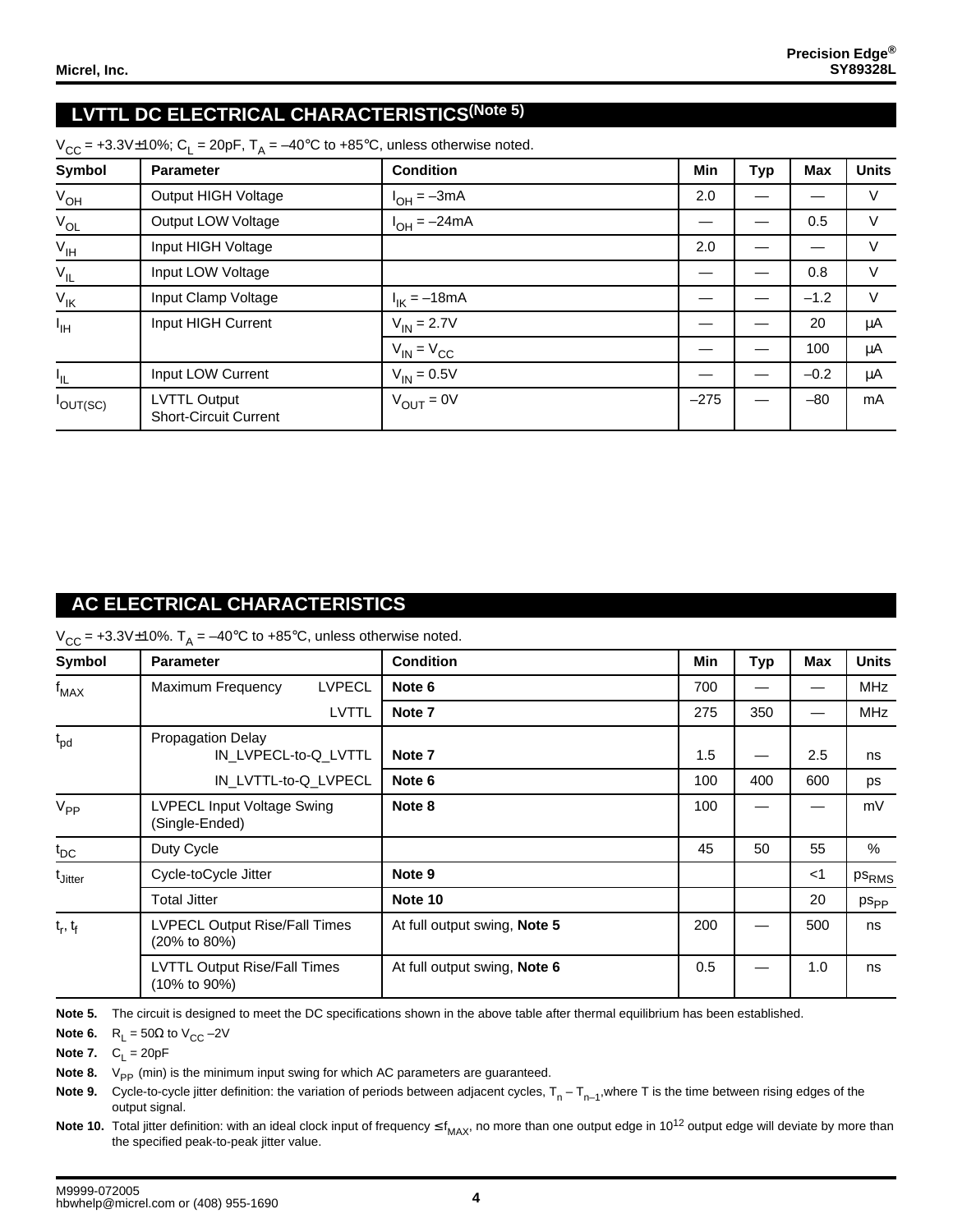#### **LVPECL INPUT INTERFACE APPLICATIONS**



**Figure 1. Single-Ended Input (Terminating unused input)**

#### **LVPECL OUTPUT INTERFACE APPLICATIONS**





**Figure 2c. Terminating Unused I/O**